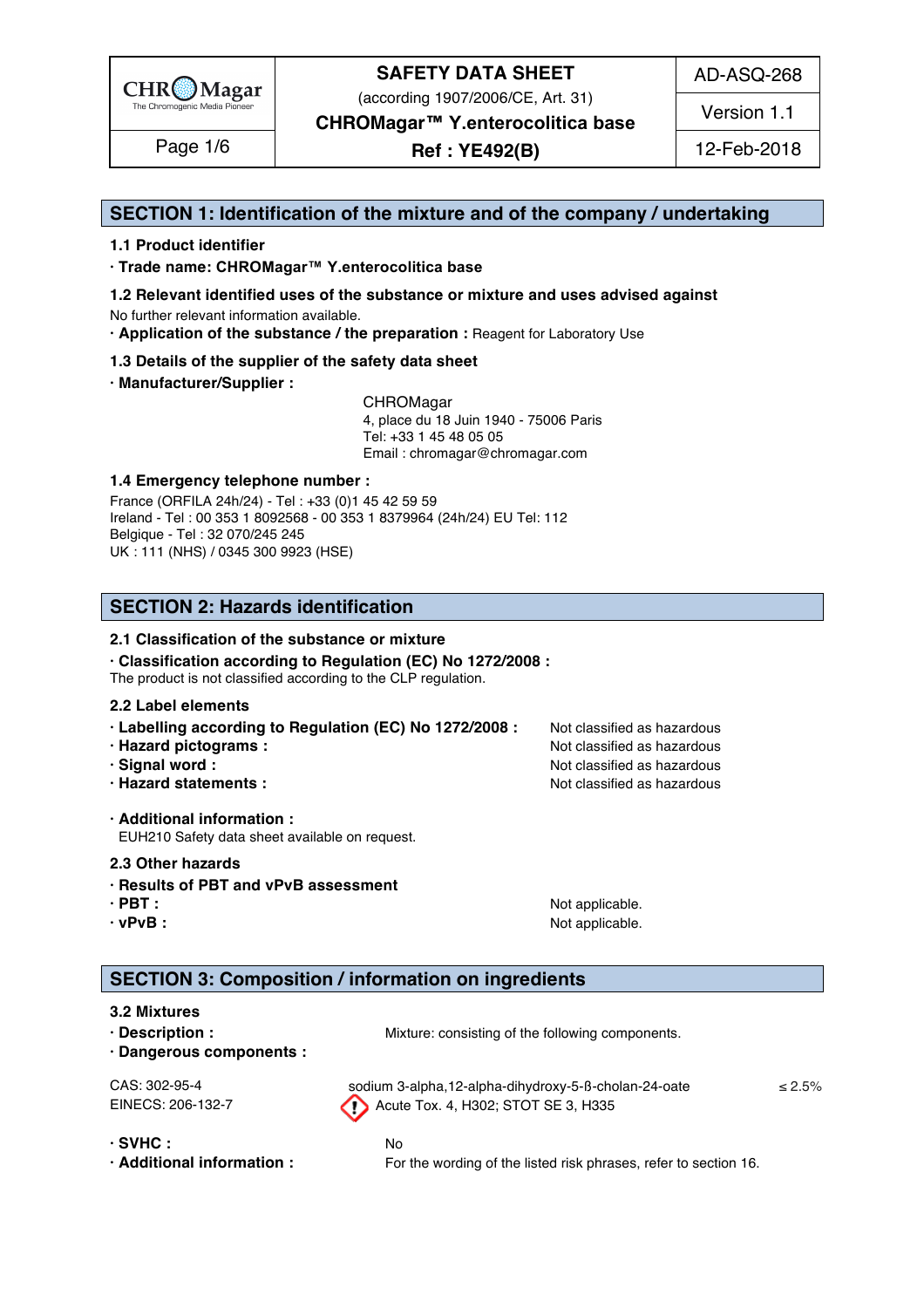

(according 1907/2006/CE, Art. 31)

AD-ASQ-268

Version 1.1

**CHROMagar™ Y.enterocolitica base**

**Ref : YE492(B)** Page 2/6 12-Feb-2018

# **SECTION 4: First aid measures** 48

**4.1 Description of first aid measures** 49

| · General information :        | Position and transport stably in side position.<br>In case of irregular breathing or respiratory arrest provide artificial<br>respiration.                                              |  |  |
|--------------------------------|-----------------------------------------------------------------------------------------------------------------------------------------------------------------------------------------|--|--|
| · After excessive inhalation : | Provide fresh air; consult a doctor in case of medical complaints.                                                                                                                      |  |  |
| · After skin contact:          | Generally the product does not irritate the skin.<br>In the event of irritation, to withdraw soiled clothing, to wash the parts<br>reached with soapy water, to rinse with large water. |  |  |
| · After eye contact :          | If skin irritation continues, consult a doctor.<br>Rinse opened eye for several minutes under running water.                                                                            |  |  |
| · After swallowing:            | Do not induce vomiting; call for medical help immediately.                                                                                                                              |  |  |

**4.2 Most important symptoms and effects, both acute and delayed :** 60

No further relevant information available. 61

#### **4.3 Indication of any immediate medical attention and special treatment needed :** 62

No further relevant information available.  $\blacksquare$ 

### **SECTION 5: Firefighting measures**

#### **5.1 Suitable extinguishing agents :** 67

CO2, powder or water spray. Fight larger fires with water spray or alcohol resistant foam.

**5.2 Special hazards arising from the substance or mixture :** No further relevant information available. 69

#### **5.3 Advice for firefighters** 70

**· Protective equipment :** No special measures required. 71

### **SECTION 6: Accidental release measures**

#### **6.1 Personal precautions, protective equipment and emergency procedures :** 75

No special measures required. Avoid formation of dust.

**6.2 Environmental precautions** : Do not allow product to reach sewage system or any water course. Dilute with plenty of water. The contract of the contract of the contract of the contract of the contract of the contract of the contract of the contract of the contract of the contract of the contract of the contract of t

#### **6.3 Methods and material for containment and cleaning up : Pick up mechanically.**

#### **6.4 Reference to other sections :** 80

See Section 7 for information on safe handling. See Section 8 for information on personal protective equipment. See Section 13 for disposal information. 833 and 333 and 333 and 333 and 333 and 333 and 333 and 333 and 333 and 333 and 333 and 333 and 333 and 333 and 333 and 333 and 333 and 333 and 333 and 333 and 333 and 333 and 333 a

### **SECTION 7: Handling and storage 86 and 200 million and 200 million and 200 million and 200 million and 200 million**

**7.1 Precautions for safe handling : Keep away from heat and direct sunlight.** 87.1 **Precautions for safe handling :** Thorough dedusting.

**· Information about fire - and explosion protection :** No special measures required. 89

**7.2 Conditions for safe storage, including any incompatibilities :** 90

**· Storage :** 91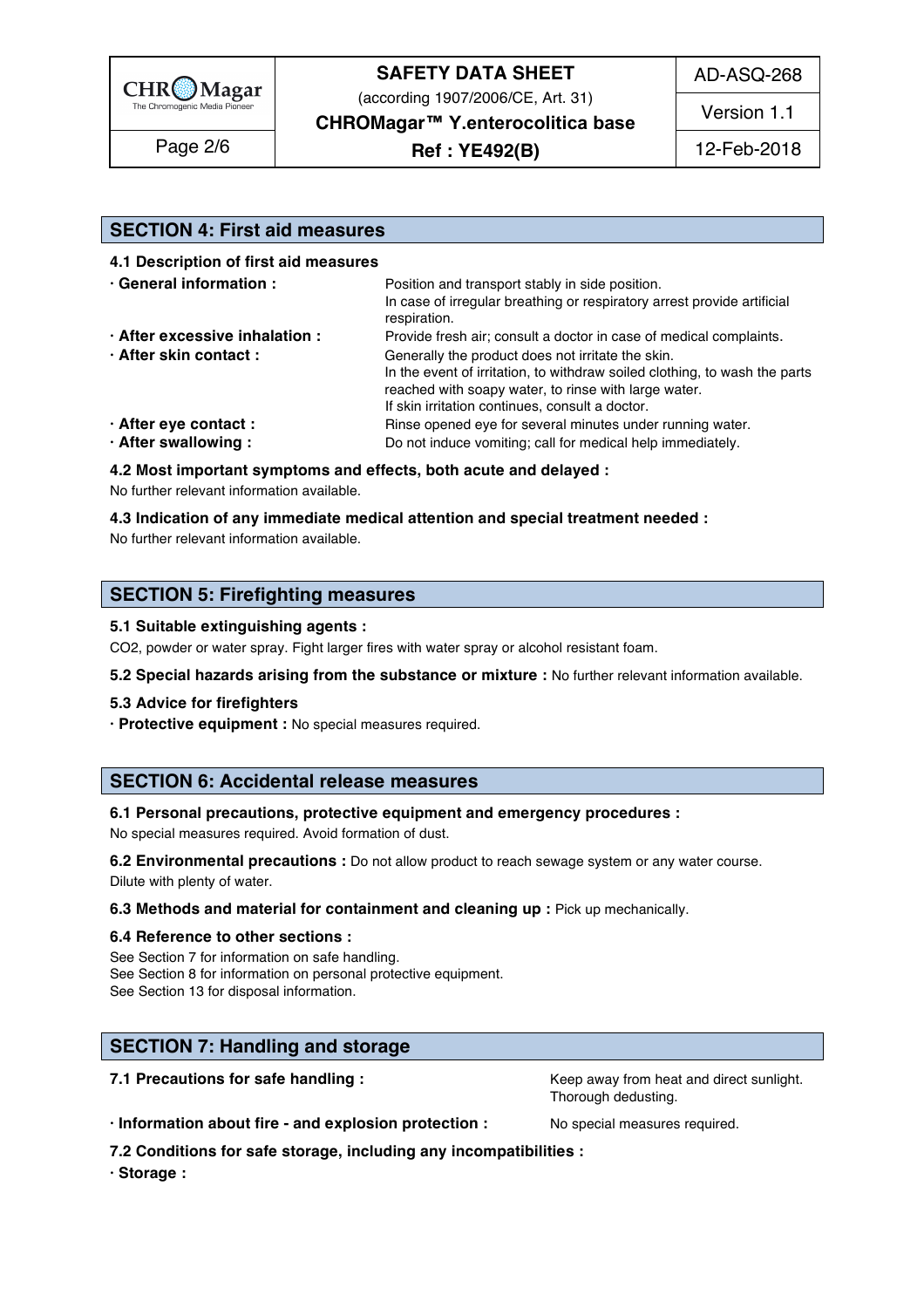

(according 1907/2006/CE, Art. 31)

AD-ASQ-268

Version 1.1

**CHROMagar™ Y.enterocolitica base**

**Ref : YE492(B)** Page 3/6 12-Feb-2018

| · Requirements to be met by storerooms and receptacles : Store away from light and moisture. |                                                              |  |
|----------------------------------------------------------------------------------------------|--------------------------------------------------------------|--|
|                                                                                              | No special requirements.                                     |  |
| · Information about storage in one common storage facility: Not required.                    |                                                              |  |
| · Further information about storage conditions :                                             | Store in cool.<br>dry conditions in well sealed receptacles. |  |
| · Recommended storage temperature :                                                          |                                                              |  |

**7.3 Specific end use(s) : No further relevant information available.** 98

### **SECTION 8: Exposure controls / personal protection**

**· Additional information about design of technical facilities :** No further data; see section 7. 102

### **8.1 Control parameters** 103

**· Ingredients with limit values that require monitoring at the workplace :** 104

The product does not contain any signifiant quantities of materials with critical values that have to be monitored at  $\blacksquare$  the workplace.  $\blacksquare$ 

#### **· Additional information :** 107

The most current valid lists have been used as a basis for the production of this document.

#### **8.2 Exposure controls** 109

**· Personal protective equipment :** 110

#### **· General protective and hygienic measures :** 111

The usual precautionary measures are to be adhered to when handling chemicals.

#### **Respiratory protection :** In case of brief exposure or low pollution use respiratory filter device. In case of



**Protection of hands :** Protective gloves.



EN374 gloves for chemicals.

**Gloves material :** The selection of suitable gloves does not depend only on the material, but also on further marks of quality which may vary from manufacturer to manufacturer. As the product is a preparation of several substances, the resistance of the glove material can not be calculated in advance and has therefore to be checked before use.

intensive or longer exposure use self-contained respiratory protective device.

**Eye protection :** Safety glasses.





**Body protection :** Protective work clothing.

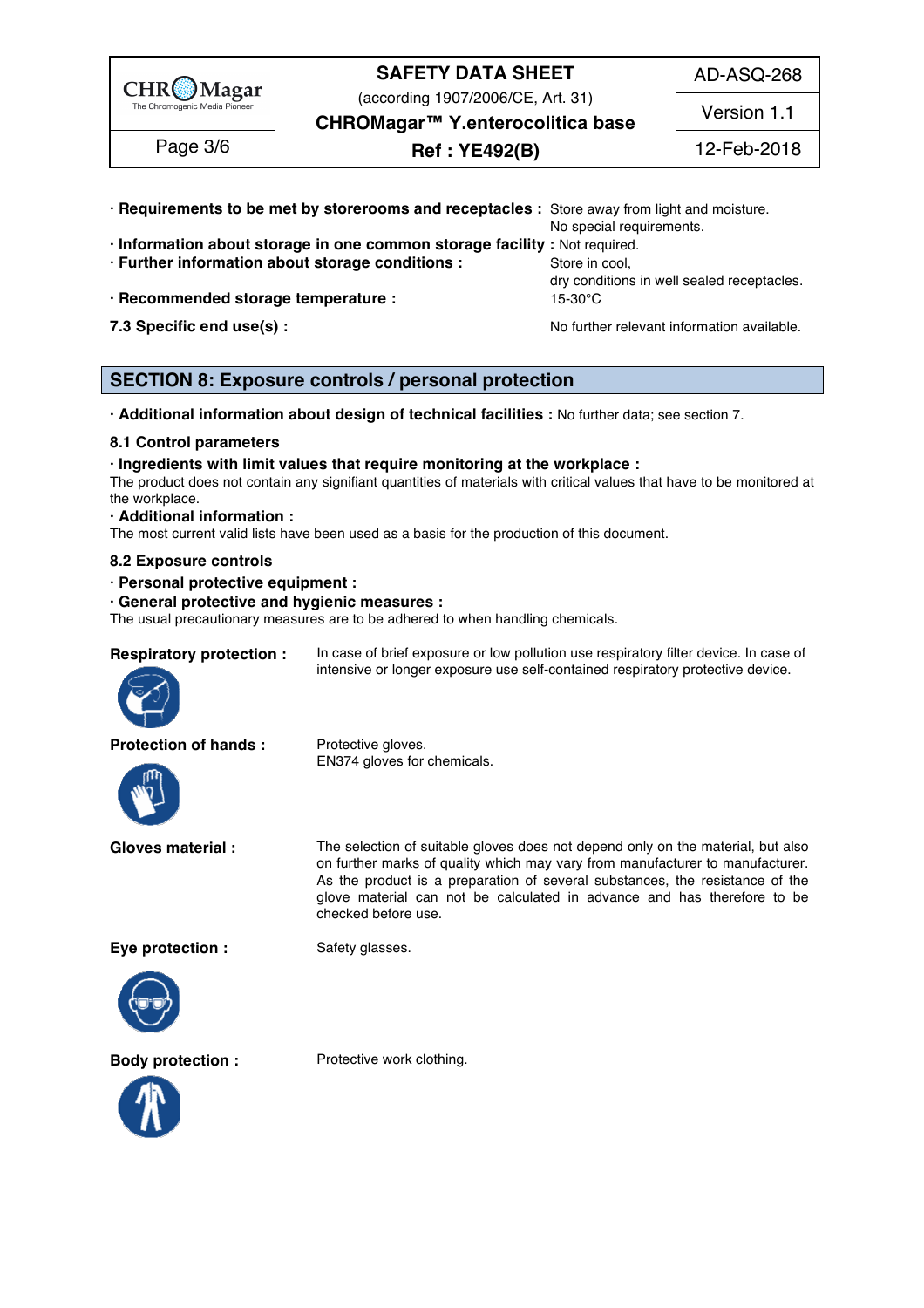

(according 1907/2006/CE, Art. 31)

AD-ASQ-268

Version 1.1

**CHROMagar™ Y.enterocolitica base**

**Ref : YE492(B)** Page 4/6 12-Feb-2018

# **SECTION 9: Physical and chemical properties**

**9.1 Information on basic physical and chemical properties** 

| ⋅ General Information                                         |                                               |
|---------------------------------------------------------------|-----------------------------------------------|
| $\cdot$ Appearance :                                          |                                               |
| Form:                                                         | Powder                                        |
| <b>Colour:</b>                                                | Beige                                         |
| $\cdot$ Odour :                                               | Characteristic                                |
| Odour threshold:                                              | Not determined.                               |
| · pH-value :                                                  | Not applicable.                               |
| Change in condition                                           |                                               |
| <b>Melting point/Melting range:</b>                           | Undetermined.                                 |
| <b>Boiling point/Boiling range:</b>                           | Undetermined.                                 |
| · Flash point :                                               | Not applicable.                               |
| · Flammability (solid, gaseous) :                             | Not determined.                               |
| · Ignition temperature :                                      | Not applicable.                               |
| · Decomposition temperature :                                 | Not determined.                               |
| · Self-igniting :                                             | Product is not self igniting.                 |
| · Danger of explosion :                                       | Product does not present an explosion hazard. |
| · Explosion limits :                                          |                                               |
| Lower:                                                        | Not determined.                               |
| <b>Upper</b>                                                  | Not determined.                               |
| · Vapour pressure :                                           | Not applicable.                               |
| · Density at 20°C:                                            | $0.5 +/- 0.1$ g/cm <sup>3</sup>               |
| · Relative density :                                          | Not determined.                               |
| · Vapour density:                                             | Not applicable.                               |
| · Evaporation rate :                                          | Not applicable.                               |
| · Solubility in / Miscibility with water :                    | Partly soluble.                               |
| · Segregation coefficient (n-octanol/water) : Not determined. |                                               |
| · Viscosity:                                                  |                                               |
| Dynamic:                                                      | Not applicable.                               |
| Kinematic:                                                    | Not applicable.                               |
| 9.2 Other information :                                       | No further relevant information available.    |
|                                                               |                                               |

# **SECTION 10: Stability and reactivity**

| 10.1 Reactivity:                                                                   | No further relevant information available.            |
|------------------------------------------------------------------------------------|-------------------------------------------------------|
| 10.2 Chemical stability :                                                          |                                                       |
| · Thermal decomposition / conditions to be avoided :                               | No decomposition if used according to specifications. |
| 10.3 Possibility of hazardous reactions :                                          | No dangerous reactions known.                         |
| 10.4 Conditions to avoid :                                                         | No further relevant information available.            |
| 10.5 Incompatible materials :                                                      | No further relevant information available.            |
| 10.6 Hazardous decomposition products : No dangerous decomposition products known. |                                                       |
|                                                                                    |                                                       |

# **SECTION 11: Toxicological information**

**11.1 Information on toxicological effects**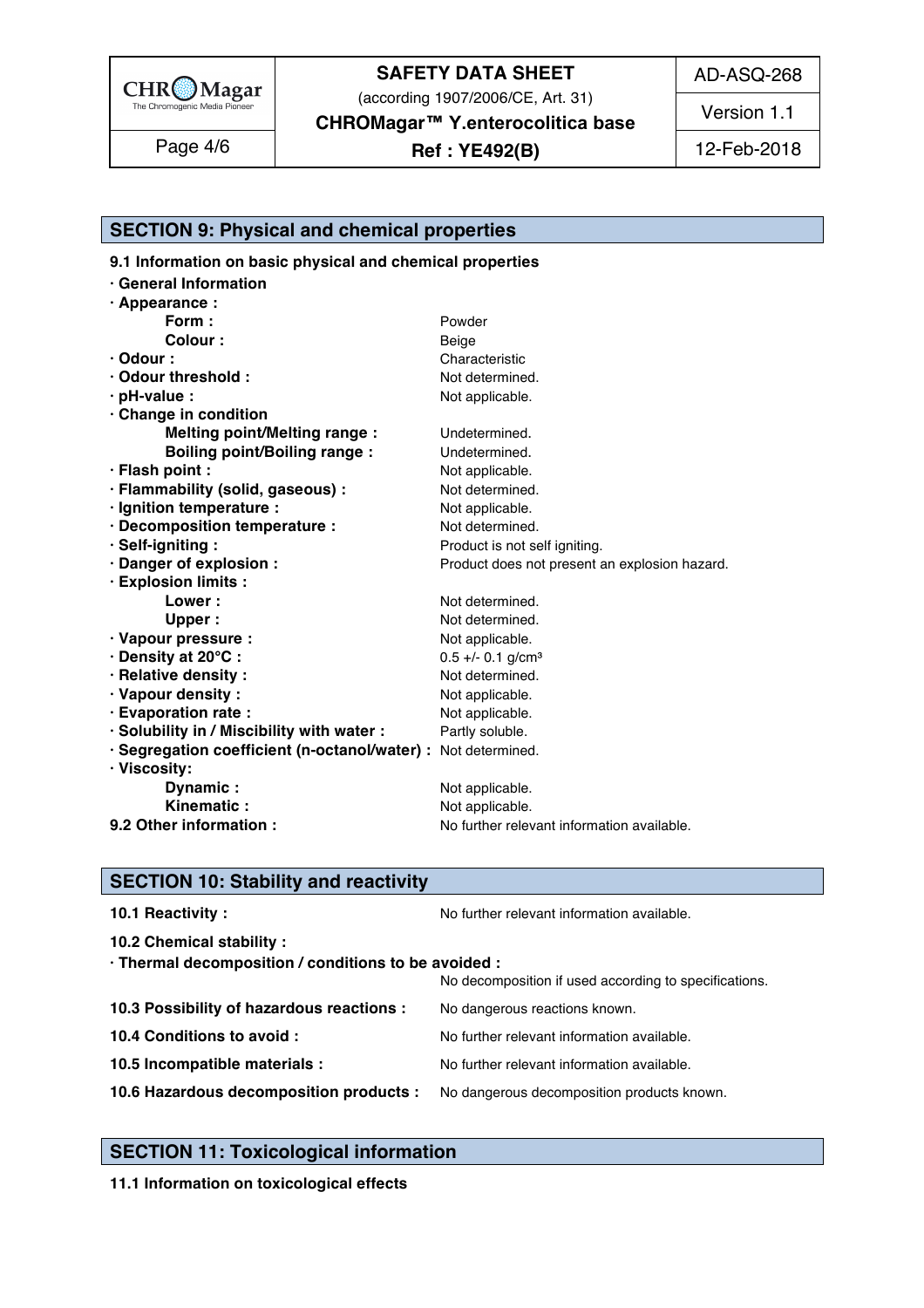

(according 1907/2006/CE, Art. 31)

AD-ASQ-268

**CHROMagar™ Y.enterocolitica base**

# **Ref : YE492(B)** Page 5/6 12-Feb-2018

Version 1.1

| $\cdot$ Acute toxicity :                      | Based on available data, the classification criteria are not met.                                       |
|-----------------------------------------------|---------------------------------------------------------------------------------------------------------|
| · LD/LC50 values relevant for classification: |                                                                                                         |
| 302-95-4                                      | sodium 3-alpha, 12-alpha-dihydroxy-5-B-cholan-24-oate                                                   |
| Oral<br>LD50 500 mg/kg (ATE)                  |                                                                                                         |
| · Primary irritant effect :                   |                                                                                                         |
| $\cdot$ On the skin :                         | Based on available data, the classification criteria are not met.                                       |
| $\cdot$ On the eyes :                         | Based on available data, the classification criteria are not met.                                       |
|                                               | . Respiratory or skin sensitisation : Based on available data, the classification criteria are not met. |
|                                               | · CMR effects (carcinogenity, mutagenicity and toxicity for reproduction) :                             |
| · Germ cell mutagenicity :                    | Based on available data, the classification criteria are not met.                                       |
| · Reproductive toxicity :                     | Based on available data, the classification criteria are not met.                                       |
| STOT-single exposure :                        | Based on available data, the classification criteria are not met.                                       |
| · STOT-repeated exposure :                    | Based on available data, the classification criteria are not met.                                       |
| · Aspiration hazard :                         | Based on available data, the classification criteria are not met.                                       |
|                                               |                                                                                                         |

### **SECTION 12: Ecological information**

# **SECTION 13: Disposal considerations**

#### **13.1 Waste treatment methods in a set of the set of the set of the set of the set of the set of the set of the set of the set of the set of the set of the set of the set of the set of the set of the set of the set of the**

**· Recommendation : Must be specially treated according to official regulations.**<br>**· Uncleaned packaging :** 1978

**· Uncleaned packaging :** 198

**· Recommendation : Disposal must be made according to official regulations.** 

### **SECTION 14: Transport information**

| <b>14.1 UN-Number</b>                                          |      |  |  |
|----------------------------------------------------------------|------|--|--|
| · ADR, ADN, IMDG, IATA :                                       | Void |  |  |
| 14.2 UN proper shipping name<br>$\cdot$ ADR, ADN, IMDG, IATA : | Void |  |  |
| 14.3 Transport hazard class(es)                                |      |  |  |
| · ADR, ADN, IMDG, IATA                                         |      |  |  |
| $\cdot$ Class :                                                | Void |  |  |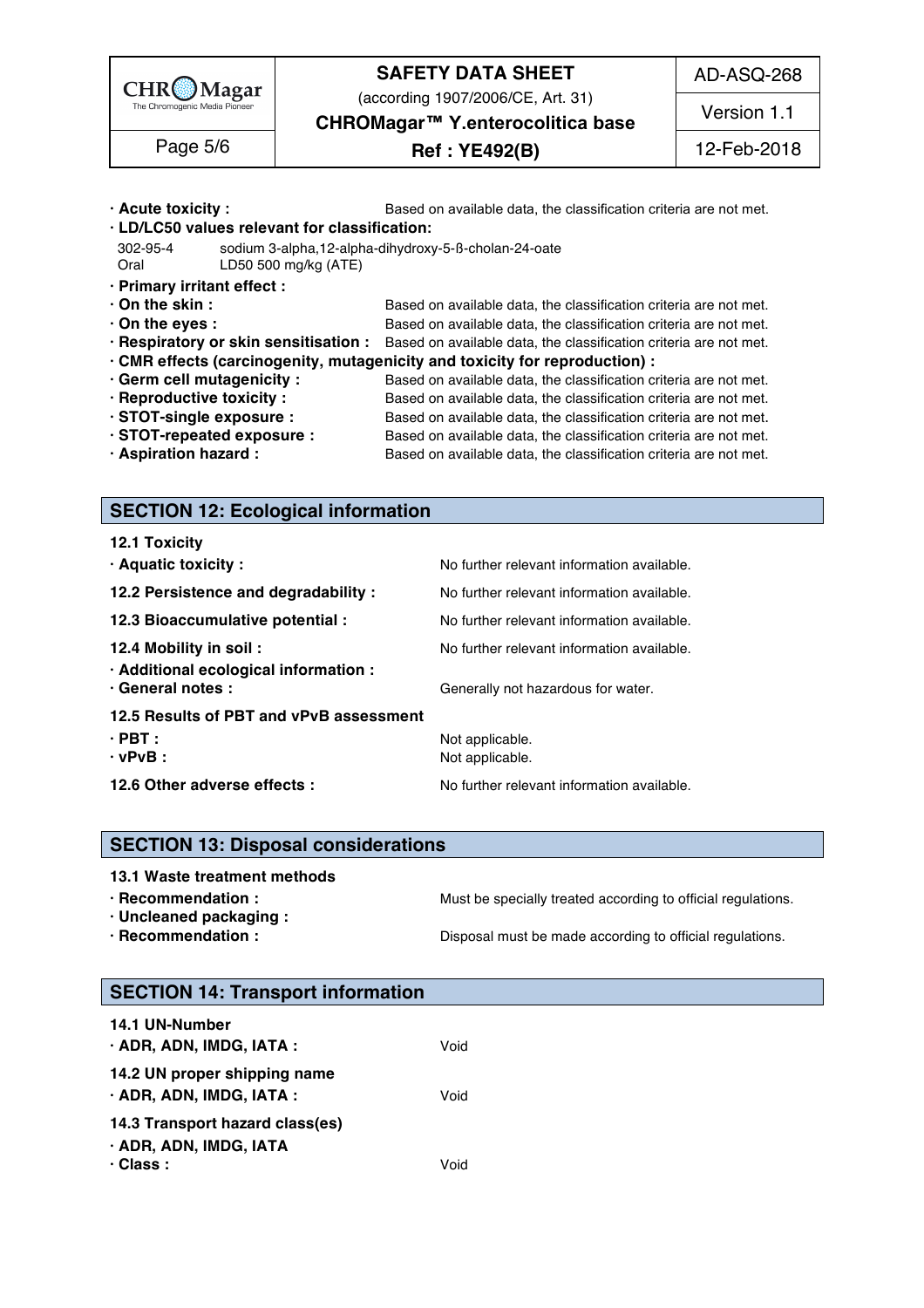

(according 1907/2006/CE, Art. 31)

AD-ASQ-268

**CHROMagar™ Y.enterocolitica base** Version 1.1

# **Ref : YE492(B)** Page 6/6 12-Feb-2018

**14.4 Packing group** 210

**· ADR, IMDG, IATA :**  $Void$ 

**14.5 Environmental hazards :** Not applicable. 212

**14.6 Special precautions for user :** Not applicable. 2133 and 2133 and 2133 and 2133 and 2133 and 2133 and 2133 and 2133 and 2133 and 2133 and 2133 and 2133 and 2133 and 2133 and 2133 and 2133 and 2133 and 2133 and 2133 a

**14.7 Transport in bulk according to Annex II of Marpol and the IBC Code :** 214

Not applicable. 215

**· UN "Model Regulation":** Void 216

**SECTION 15: Regulatory information** 

**15.1 Safety, health and environmental regulations/legislation specific for the mixture :** 220

**· Directive 2012/18/EU** 221

**· Named dangerous substances - ANNEX I :** None of the ingredients is listed. 222

**15.2 Chemical safety assessment :** A Chemical Safety Assessment has not been carried out.

# **SECTION 16: Other information** 226

This information is based on our present knowledge. However, this shall not constitute a guarantee for any specific product features and shall not establish a legally valid contractual relationship.

### · **Relevant phrases :** 231

H302 Harmful if swallowed. 2323 Armor and the state of the state of the state of the state of the state of the state of the state of the state of the state of the state of the state of the state of the state of the state o H335 May cause respiratory irritation. 2333 May 2022 20:33:34 May 20:33:34 May 20:33:34 May 20:33:34 May 20:33:34

### · **Abbreviations and acronyms :** 235

ADR: Accord européen sur le transport des marchandises dangereuses par Route (European Agreement concerning the International Carriage of Dangerous Goods by Road) IMDG: International Maritime Code for Dangerous Goods<br>IATA: International Air Transport Association IATA: International Air Transport Association 239 GHS: Globally Harmonised System of Classification and Labelling of Chemicals EINECS: European Inventory of Existing Commercial Chemical Substances ELINCS: European List of Notified Chemical Substances CAS: Chemical Abstracts Service (division of the American Chemical Society) LC50: Lethal concentration, 50 percent 2444 AM and 2444 AM and 2444 AM and 2444 AM and 2444 AM and 2444 AM and 2444 AM and 2444 AM and 2444 AM and 2444 AM and 2444 AM and 2444 AM and 2444 AM and 2444 AM and 2444 AM and 244 LD50: Lethal dose, 50 percent 2455 and 245 and 245 and 245 and 245 and 245 and 245 and 245 and 245 and 245 and 245 and 245 and 245 and 245 and 245 and 245 and 245 and 245 and 245 and 245 and 245 and 245 and 245 and 245 and PBT: Persistent, Bioaccumulative and Toxic 2466 Australian and Toxic 2466 Australian and Toxic 2466 Australian SVHC: Substances of Very High Concern 2477 Production 2477 Production 2477 Production 2477 Production 2477 Pro vPvB: very Persistent and very Bioaccumulative Acute Tox. 4: Acute toxicity, Hazard Category 4 STOT SE 3: Specific target organ toxicity - Single exposure, Hazard Category 3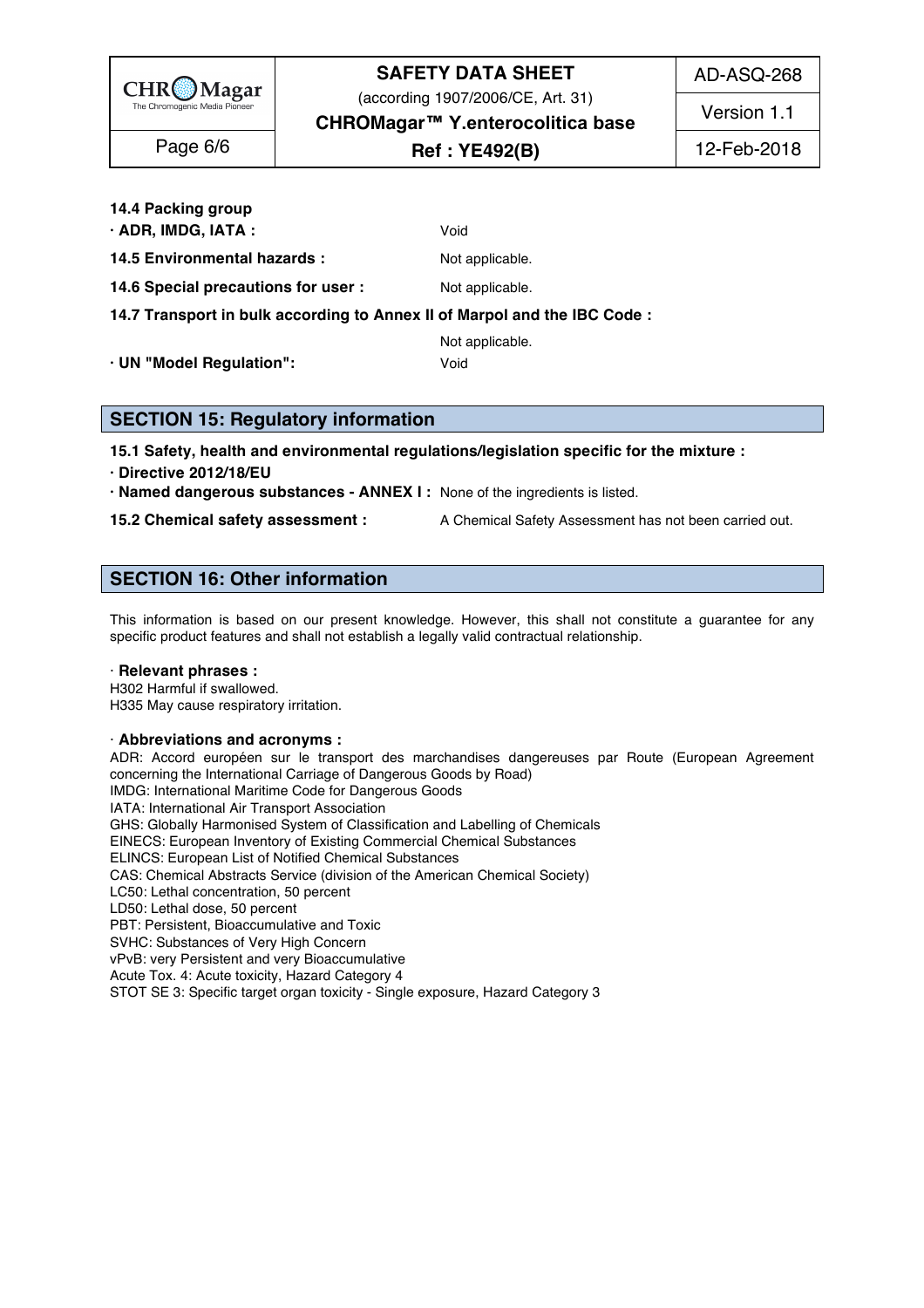

(according 1907/2006/CE, Art. 31)

AD-ASQ-288

Version 1.1

**CHROMagar™ Y.enterocolitica supplement**

**Ref : YE492(S)** Page 1/7 12-Feb-2018

### **SECTION 1: Identification of the mixture and of the company / undertaking** 1

### **1.1 Product identifier** 2

**· Trade name: CHROMagar™ Y.enterocolitica supplement** 3

- **1.2 Relevant identified uses of the substance or mixture and uses advised against** 4 No further relevant information available. 5
- **· Application of the substance / the preparation :** Reagent for Laboratory Use 6

### **1.3 Details of the supplier of the safety data sheet** 7

**· Manufacturer/Supplier :** 8

CHROMagar 9 4, place du 18 Juin 1940 - 75006 Paris 10 Tel: +33 1 45 48 05 05 11 11 12 11 12 11 12 11 12 11 12 11 12 11 12 11 12 11 12 1 Email : chromagar@chromagar.com 12

### **1.4 Emergency telephone number :** 13

France (ORFILA 24h/24) - Tel: +33 (0)1 45 42 59 59 Ireland - Tel: 00 353 1 8092568 - 00 353 1 8379964 (24h/24) EU Tel: 112 Belgique - Tel : 32 070/245 245 16 UK : 111 (NHS) / 0345 300 9923 (HSE) 17

# **SECTION 2: Hazards identification**

### **2.1 Classification of the substance or mixture**

### **· Classification according to Regulation (EC) No 1272/2008 :** 22



GHS08 : Resp. Sens. 1 H334 May cause allergy or asthma symptoms or breathing difficulties if inhaled.

| GHS07: Skin Irrit. 2 | H315 Causes skin irritation.              |
|----------------------|-------------------------------------------|
| Eye Irrit. 2         | H319 Causes serious eye irritation.       |
| Skin Sens.           | H317 May cause an allergic skin reaction. |

### **2.2 Label elements** 31

**· Labelling according to Regulation (EC) No 1272/2008 :** 32

The product is classified and labelled according to the CLP regulation.

**· Hazard pictograms :** 34



**· Signal word :** Danger 38

- 
- **· Hazard-determining components of labelling: B-lactam antibiotics**
- **· Hazard statements :** 40
- H315 : Causes skin irritation. 412 and 2012 and 2012 and 2012 and 2012 and 2012 and 2012 and 2012 and 2012 and 201
- H319 : Causes serious eye irritation. H334 : May cause allergy or asthma symptoms or breathing difficulties if inhaled.
- H317 : May cause an allergic skin reaction.

#### **· Precautionary statements :** 45

- P284 : [In case of inadequate ventilation] wear respiratory protection.
- P261 : Avoid breathing dust/fume/gas/mist/vapours/spray.
- P280 : Wear protective gloves/protective clothing/eye protection/face protection.
- P264 : Wash hands thoroughly after handling. And the state of the state of the state of the state of the state of the state of the state of the state of the state of the state of the state of the state of the state of the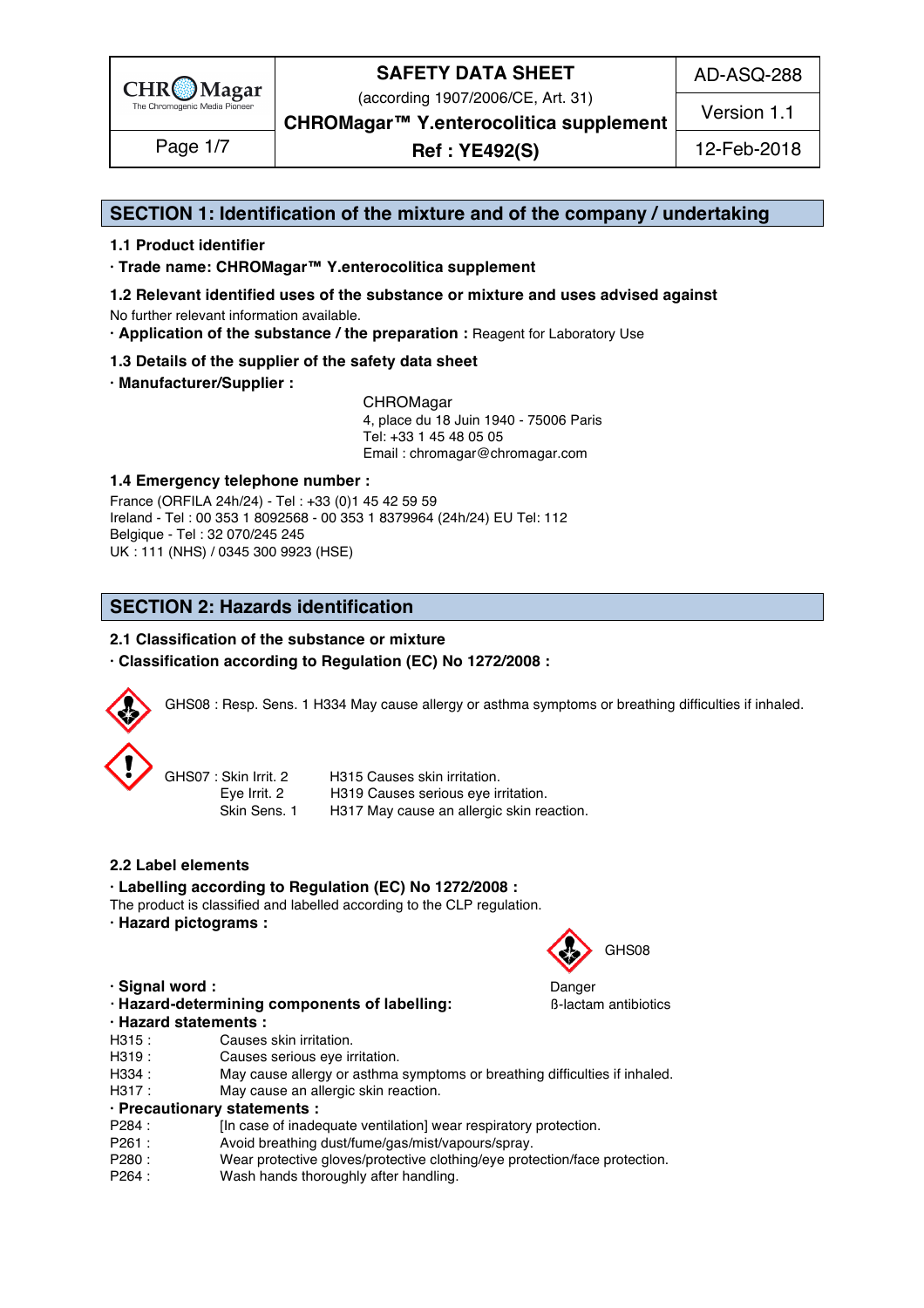

(according 1907/2006/CE, Art. 31)

AD-ASQ-288

Version 1.1

**CHROMagar™ Y.enterocolitica supplement Ref : YE492(S)** Page 2/7 12-Feb-2018

| P305+P351+P338:           |                                                                            | IF IN EYES: Rinse cautiously with water for several minutes. Remove contact lenses, if |  |  |  |  |
|---------------------------|----------------------------------------------------------------------------|----------------------------------------------------------------------------------------|--|--|--|--|
|                           | present and easy to do. Continue rinsing.                                  |                                                                                        |  |  |  |  |
| P304+P340:                | IF INHALED: Remove person to fresh air and keep comfortable for breathing. |                                                                                        |  |  |  |  |
| P333+P313:                | If skin irritation or rash occurs: Get medical advice/attention.           |                                                                                        |  |  |  |  |
| P337+P313:                | If eye irritation persists: Get medical advice/attention.                  |                                                                                        |  |  |  |  |
| P302+P352:                | IF ON SKIN: Wash with plenty of water.                                     |                                                                                        |  |  |  |  |
| P501 :                    |                                                                            | Dispose of contents/container in accordance with local/regional/national/international |  |  |  |  |
|                           | regulations.                                                               |                                                                                        |  |  |  |  |
| $\cdot$ Hazard pictograms | · Labelling of packages where the contents do not exceed 125 ml            |                                                                                        |  |  |  |  |
|                           |                                                                            | GHS08<br>S.                                                                            |  |  |  |  |
| · Signal word:            |                                                                            | Danger                                                                                 |  |  |  |  |
|                           | · Hazard-determining components of labelling:                              | <b>B-lactam antibiotics</b>                                                            |  |  |  |  |
| · Hazard statements :     |                                                                            |                                                                                        |  |  |  |  |
| H334                      | May cause allergy or asthma symptoms or breathing difficulties if inhaled  |                                                                                        |  |  |  |  |

| H334:                        | May cause allergy or asthma symptoms or breathing difficulties if inhaled.             |
|------------------------------|----------------------------------------------------------------------------------------|
| H317:                        | May cause an allergic skin reaction.                                                   |
| · Precautionary statements : |                                                                                        |
| P284 :                       | [In case of inadequate ventilation] wear respiratory protection.                       |
| P261:                        | Avoid breathing dust/fume/gas/mist/vapours/spray.                                      |
| P280:                        | Wear protective gloves/protective clothing/eye protection/face protection.             |
| P264 :                       | Wash hands thoroughly after handling.                                                  |
| P305+P351+P338:              | IF IN EYES: Rinse cautiously with water for several minutes.                           |
|                              | Remove contact lenses, if present and easy to do. Continue rinsing.                    |
| P304+P340:                   | IF INHALED: Remove person to fresh air and keep comfortable for breathing.             |
| P333+P313:                   | If skin irritation or rash occurs: Get medical advice/attention.                       |
| P337+P313:                   | If eye irritation persists: Get medical advice/attention.                              |
| P302+P352:                   | IF ON SKIN: Wash with plenty of water.                                                 |
| P501:                        | Dispose of contents/container in accordance with local/regional/national/international |
|                              | regulations.                                                                           |
|                              |                                                                                        |

### **2.3 Other hazards** 82

- **· Results of PBT and vPvB assessment** 83
- 
- 

**· PBT : a i i i c** *s* **i i i b o** *s* **o** *s* **o** *s* **o** *s* **o** *s* **o** *s* **o** *s* **o** *s* **o** *s* **o** *s* **o** *s* **o** *s* **o** *s* **o** *s* **o** *s* **o** *s* **o** *s* **· vPvB :** Not applicable. 85

# **SECTION 3: Composition / information on ingredients**

### **3.2 Mixtures** 89

| $\cdot$ Description :<br>· Dangerous components : | Mixture: consisting of the following components.                                                              |       |
|---------------------------------------------------|---------------------------------------------------------------------------------------------------------------|-------|
| CAS:                                              | <b>B-lactam antibiotic</b><br>Skin Irrit. 2, H315; Eye Irrit. 2, H319;<br>Skin Sens. 1, H317; STOT SE 3, H335 | 5-10% |
| CAS:                                              | <b>B-lactam antibiotic</b><br>Resp. Sens. 1, H334;                                                            | ≤2.5% |
| $\cdot$ SVHC :                                    | Skin Irrit. 2, H315; Eye Irrit. 2, H319; STOT SE 3, H335                                                      |       |

**· Additional information :** For the wording of the listed risk phrases, refer to section 16.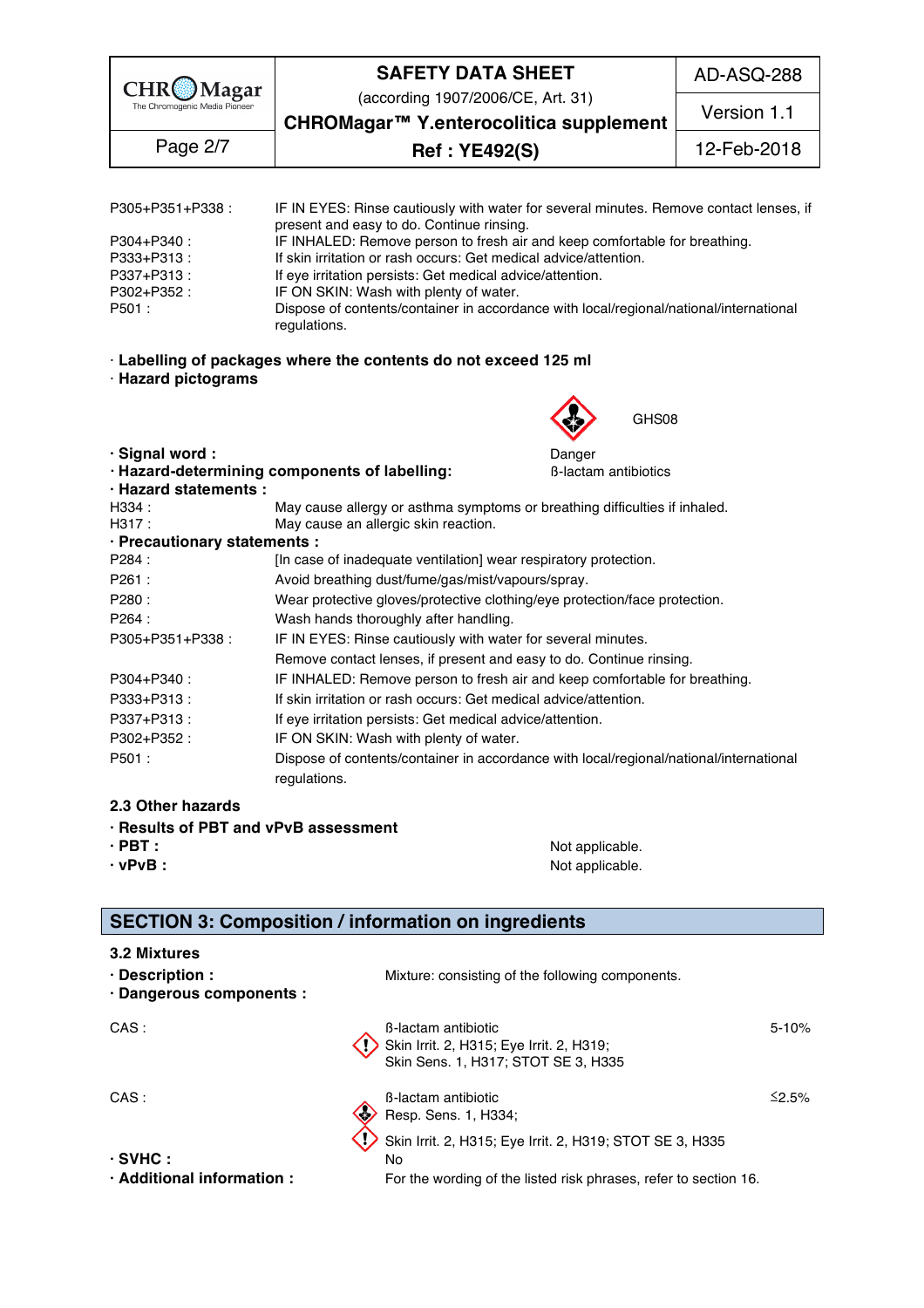

(according 1907/2006/CE, Art. 31)

AD-ASQ-288

**CHROMagar™ Y.enterocolitica supplement Ref : YE492(S)** Page 3/7 12-Feb-2018

Version 1.1

### **SECTION 4: First aid measures** 103

**4.1 Description of first aid measures** 104

| · General information :        | Position and transport stably in side position.<br>In case of irregular breathing or respiratory arrest provide artificial<br>respiration. |  |  |
|--------------------------------|--------------------------------------------------------------------------------------------------------------------------------------------|--|--|
| · After excessive inhalation : | Provide fresh air; consult a doctor in case of medical complaints.                                                                         |  |  |
| · After skin contact:          | Generally the product does not irritate the skin.                                                                                          |  |  |
|                                | In the event of irritation, to withdraw soiled clothing, to wash the parts                                                                 |  |  |
|                                | reached with soapy water, to rinse with large water.                                                                                       |  |  |
|                                | If skin irritation continues, consult a doctor.                                                                                            |  |  |
| · After eye contact :          | Rinse opened eye for several minutes under running water.                                                                                  |  |  |
| · After swallowing:            | Do not induce vomiting; call for medical help immediately.                                                                                 |  |  |
|                                | Call for a doctor immediately.                                                                                                             |  |  |

### **4.2 Most important symptoms and effects, both acute and delayed :** 116

No further relevant information available. 117 and 200 minutes are expected to the state of the state of the state of the state of the state of the state of the state of the state of the state of the state of the state of

#### **4.3 Indication of any immediate medical attention and special treatment needed :** 118

No further relevant information available. 1199. The state of the state of the state of the state of the state o

### **SECTION 5: Firefighting measures**

#### **5.1 Suitable extinguishing agents :** 123

CO2, powder or water spray. Fight larger fires with water spray or alcohol resistant foam.

**5.2 Special hazards arising from the substance or mixture :** No further relevant information available.

#### **5.3 Advice for firefighters** 126

**· Protective equipment :** No special measures required.

### **SECTION 6: Accidental release measures**

#### **6.1 Personal precautions, protective equipment and emergency procedures :** 131

No special measures required. Avoid formation of dust.

#### **6.2 Environmental precautions :** 133

Do not allow product to reach sewage system or any water course. Dilute with plenty of water.

#### **6.3 Methods and material for containment and cleaning up : Pick up mechanically.**

#### **6.4 Reference to other sections :** 136

See Section 7 for information on safe handling. See Section 8 for information on personal protective equipment. See Section 13 for disposal information. 139 and 200 and 200 and 200 and 200 and 200 and 200 and 200 and 200 and 200 and 200 and 200 and 200 and 200 and 200 and 200 and 200 and 200 and 200 and 200 and 200 and 200 and 200 a

### **SECTION 7: Handling and storage 142 Section 122 Section 122 Section 122 Section 122 Section 122 Section 122 Sec**

**7.1 Precautions for safe handling :**  $\qquad \qquad$  Keep away from heat and direct sunlight.

Thorough dedusting.

**· Information about fire - and explosion protection :** No special measures required. 146

**7.2 Conditions for safe storage, including any incompatibilities :** 147

**· Storage :** 148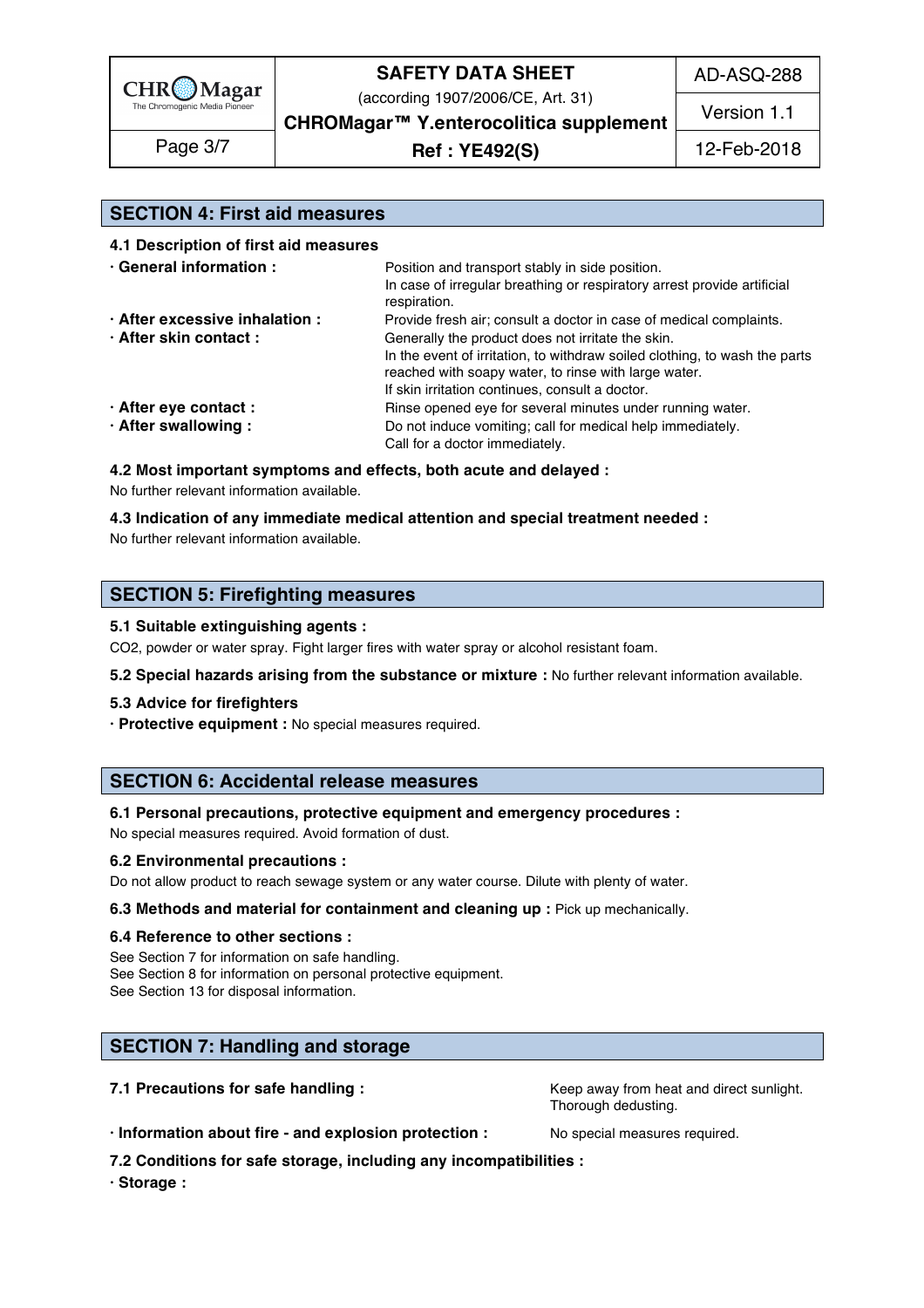

(according 1907/2006/CE, Art. 31)

AD-ASQ-288

**CHROMagar™ Y.enterocolitica supplement** Version 1.1

**Ref : YE492(S)** Page 4/7 12-Feb-2018

| · Requirements to be met by storerooms and receptacles : Store away from light and moisture. |                                                              |
|----------------------------------------------------------------------------------------------|--------------------------------------------------------------|
|                                                                                              | No special requirements.                                     |
| · Information about storage in one common storage facility : Not required.                   |                                                              |
| · Further information about storage conditions :                                             | Store in cool, dry conditions in well sealed<br>receptacles. |
| · Recommended storage temperature :                                                          | 2-8°C                                                        |
| 7.3 Specific end use(s) :                                                                    | No further relevant information available.                   |

# **SECTION 8: Exposure controls / personal protection**

**· Additional information about design of technical facilities :** No further data; see section 7. 159

#### **8.1 Control parameters** 160

**· Ingredients with limit values that require monitoring at the workplace :** 161

The product does not contain any signifiant quantities of materials with critical values that have to be monitored at  $\epsilon$  the workplace. The mass of  $\epsilon$  is a set of  $\epsilon$  is a set of  $\epsilon$  is a set of  $\epsilon$  is a set of  $\epsilon$  is a set of  $\epsilon$  is a set of  $\epsilon$  is a set of  $\epsilon$  is a set of  $\epsilon$  is a set of  $\epsilon$  is a set of  $\epsilon$  is a set of  $\$ 

#### **· Additional information :** 164

The most current valid lists have been used as a basis for the production of this document.

### **8.2 Exposure controls** 166

- **· Personal protective equipment :** 167
- **· General protective and hygienic measures :** 168

The usual precautionary measures are to be adhered to when handling chemicals.



**Respiratory protection :** In case of brief exposure or low pollution use respiratory filter device. In case of intensive or longer exposure use self-contained respiratory protective device.



EN374 gloves for chemicals.





**Body protection :** Protective work clothing.



### **SECTION 9: Physical and chemical properties**

9.1 Information on basic physical and chemical properties

- **· General Information** 175
- **· Appearance :** 176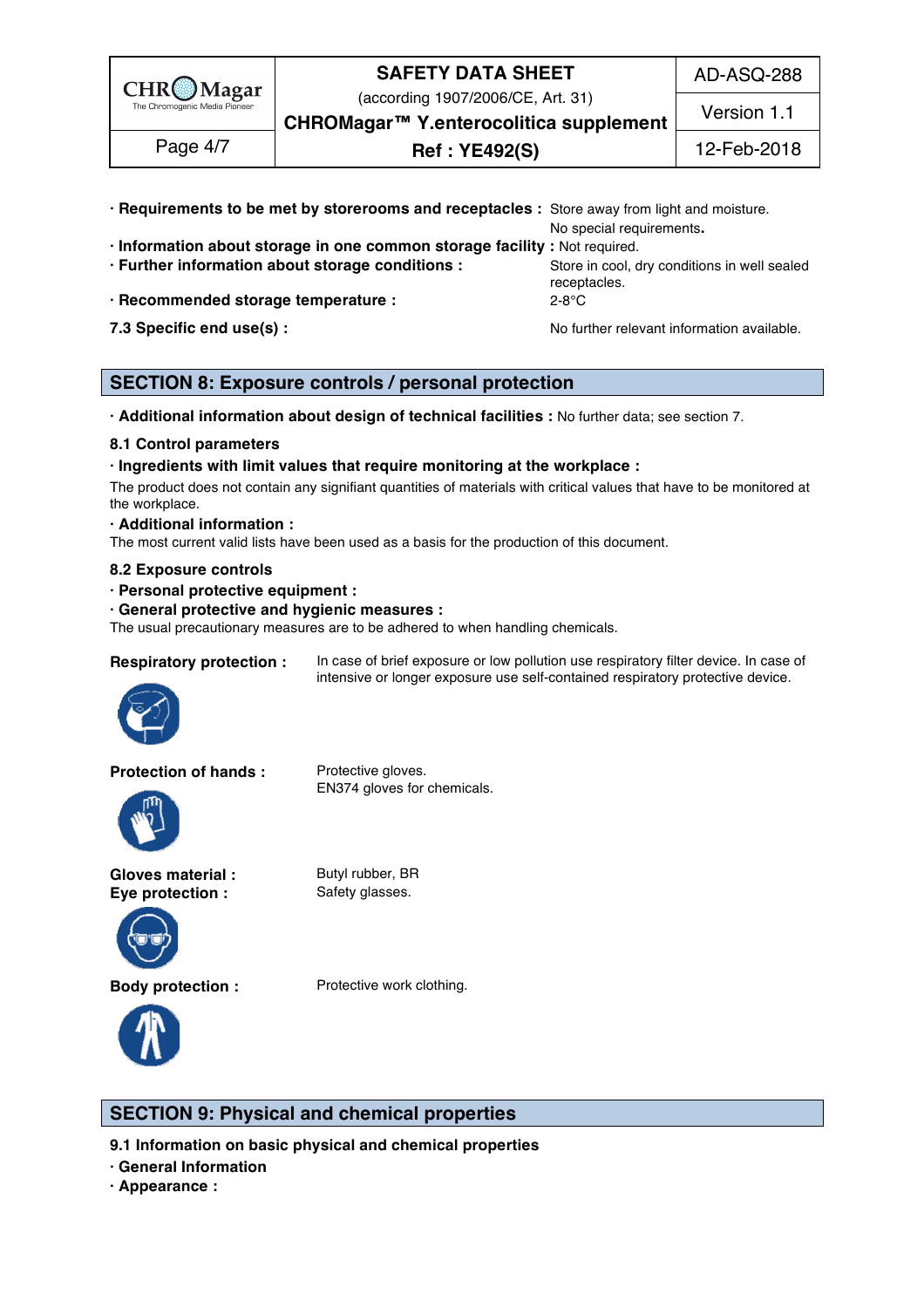

AD-ASQ-288

Version 1.1

(according 1907/2006/CE, Art. 31)

**CHROMagar™ Y.enterocolitica supplement**

# **Ref : YE492(S)** Page 5/7 12-Feb-2018

| Form:                                                         | Powder                                        |
|---------------------------------------------------------------|-----------------------------------------------|
| Colour:                                                       | White                                         |
| $\cdot$ Odour :                                               | Characteristic.                               |
| · Odour threshold :                                           | Not determined.                               |
| · pH-value :                                                  | Not applicable.                               |
| Change in condition                                           |                                               |
| <b>Melting point/Melting range:</b>                           | Undetermined.                                 |
| <b>Boiling point/Boiling range:</b>                           | Undetermined.                                 |
| · Flash point :                                               | Not applicable.                               |
| · Flammability (solid, gaseous) :                             | Not determined.                               |
| · Ignition temperature :                                      | Not applicable.                               |
| · Decomposition temperature :                                 | Not determined.                               |
| · Self-igniting:                                              | Product is not self igniting.                 |
| · Danger of explosion :                                       | Product does not present an explosion hazard. |
| · Explosion limits :                                          |                                               |
| <b>Lower</b> :                                                | Not determined.                               |
| Upper :                                                       | Not determined.                               |
| · Vapour pressure :                                           | Not applicable.                               |
| · Density at 20°C:                                            | $0.5 +/- 0.1$ g/cm <sup>3</sup>               |
| · Relative density :                                          | Not determined.                               |
| · Vapour density:                                             | Not applicable.                               |
| · Evaporation rate :                                          | Not applicable.                               |
| · Solubility in / Miscibility with water :                    | Fully soluble.                                |
| · Segregation coefficient (n-octanol/water) : Not determined. |                                               |
| $\cdot$ Viscosity :                                           |                                               |
| Dynamic:                                                      | Not applicable.                               |
| Kinematic:                                                    | Not applicable.                               |
| 9.2 Other information :                                       | No further relevant information available.    |

# **SECTION 10: Stability and reactivity**

| 10.1 Reactivity:                                                                   | No further relevant information available.            |
|------------------------------------------------------------------------------------|-------------------------------------------------------|
| 10.2 Chemical stability :                                                          |                                                       |
| · Thermal decomposition / conditions to be avoided :                               | No decomposition if used according to specifications. |
| 10.3 Possibility of hazardous reactions :                                          | No dangerous reactions known.                         |
| 10.4 Conditions to avoid :                                                         | No further relevant information available.            |
| 10.5 Incompatible materials :                                                      | No further relevant information available.            |
| 10.6 Hazardous decomposition products : No dangerous decomposition products known. |                                                       |
|                                                                                    |                                                       |

# **SECTION 11: Toxicological information**

| 11.1 Information on toxicological effects |                                                                                                      |
|-------------------------------------------|------------------------------------------------------------------------------------------------------|
| $\cdot$ Acute toxicity :                  | Based on available data, the classification criteria are not met.                                    |
| · Primary irritant effect :               |                                                                                                      |
| $\cdot$ On the skin :                     | Causes skin irritation.                                                                              |
| $\cdot$ On the eyes :                     | Causes serious eye irritation.                                                                       |
|                                           | . Respiratory or skin sensitisation : May cause allergy or asthma symptoms or breathing difficulties |
|                                           | if inhaled. May cause an allergic skin reaction.                                                     |
|                                           |                                                                                                      |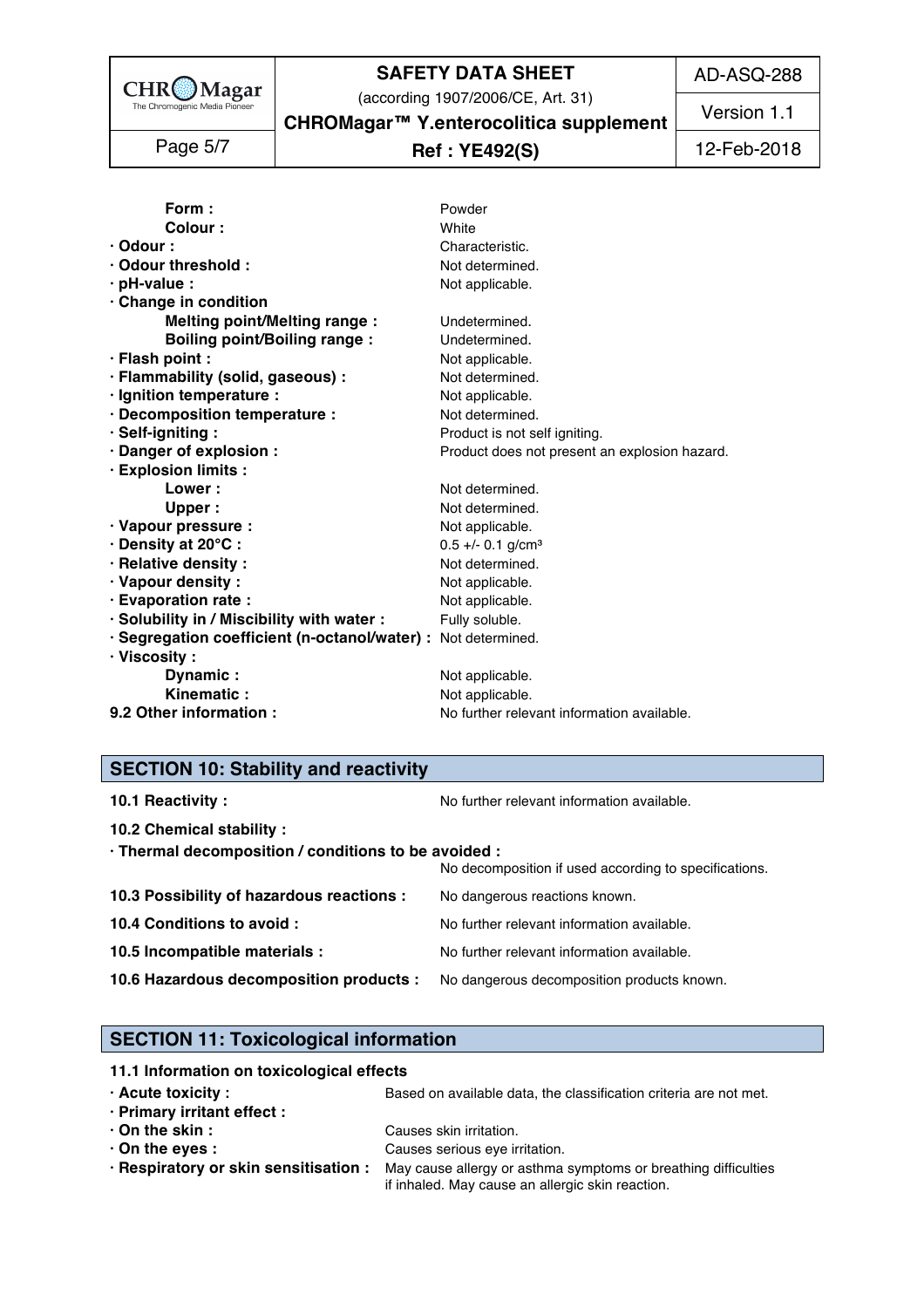

(according 1907/2006/CE, Art. 31)

AD-ASQ-288

**CHROMagar™ Y.enterocolitica supplement**

**Ref : YE492(S)** Page 6/7 12-Feb-2018

Version 1.1

### **· CMR effects (carcinogenity, mutagenicity and toxicity for reproduction) :** 226

- 
- 
- 
- 
- 

**· Germ cell mutagenicity :** Based on available data, the classification criteria are not met.<br>**· Reproductive toxicity :** Based on available data, the classification criteria are not met. Based on available data, the classification criteria are not met. **· STOT-single exposure :** Based on available data, the classification criteria are not met. **· STOT-repeated exposure :** Based on available data, the classification criteria are not met. **· Aspiration hazard :** Based on available data, the classification criteria are not met.

# **SECTION 12: Ecological information**

| <b>12.1 Toxicity</b>                                            |                                            |
|-----------------------------------------------------------------|--------------------------------------------|
| · Aquatic toxicity :                                            | No further relevant information available. |
| 12.2 Persistence and degradability :                            | No further relevant information available. |
| 12.3 Bioaccumulative potential :                                | No further relevant information available. |
| 12.4 Mobility in soil:<br>· Additional ecological information : | No further relevant information available. |
| · General notes :<br>12.5 Results of PBT and vPvB assessment    | Generally not hazardous for water.         |
| $\cdot$ PBT :                                                   | Not applicable.                            |
| $\cdot$ vPvB :                                                  | Not applicable.                            |
| 12.6 Other adverse effects :                                    | No further relevant information available. |

## **SECTION 13: Disposal considerations**

**13.1 Waste treatment methods** 249

- 
- **· Uncleaned packaging :** 251
- 

**· Recommendation : Must be specially treated according to official regulations..** 

**· Recommendation : Disposal must be made according to official regulations.** 

### **SECTION 14: Transport information**

| <b>14.1 UN-Number</b>                                    |                                                                                          |
|----------------------------------------------------------|------------------------------------------------------------------------------------------|
| · ADR, ADN, IMDG, IATA :                                 | Void                                                                                     |
| 14.2 UN proper shipping name<br>· ADR, ADN, IMDG, IATA : | Void                                                                                     |
| 14.3 Transport hazard class(es)                          |                                                                                          |
| ADR, ADN, IMDG, IATA :<br>$\cdot$ Class :                | Void                                                                                     |
| 14.4 Packing group<br>$\cdot$ ADR, IMDG, IATA :          | Void                                                                                     |
| 14.5 Environmental hazards :                             | Not applicable.                                                                          |
| 14.6 Special precautions for user :                      | Not applicable.                                                                          |
|                                                          | 14.7 Transport in bulk according to Annex II of Marpol and the IBC Code: Not applicable. |

- **· UN "Model Regulation":** Void 269
-